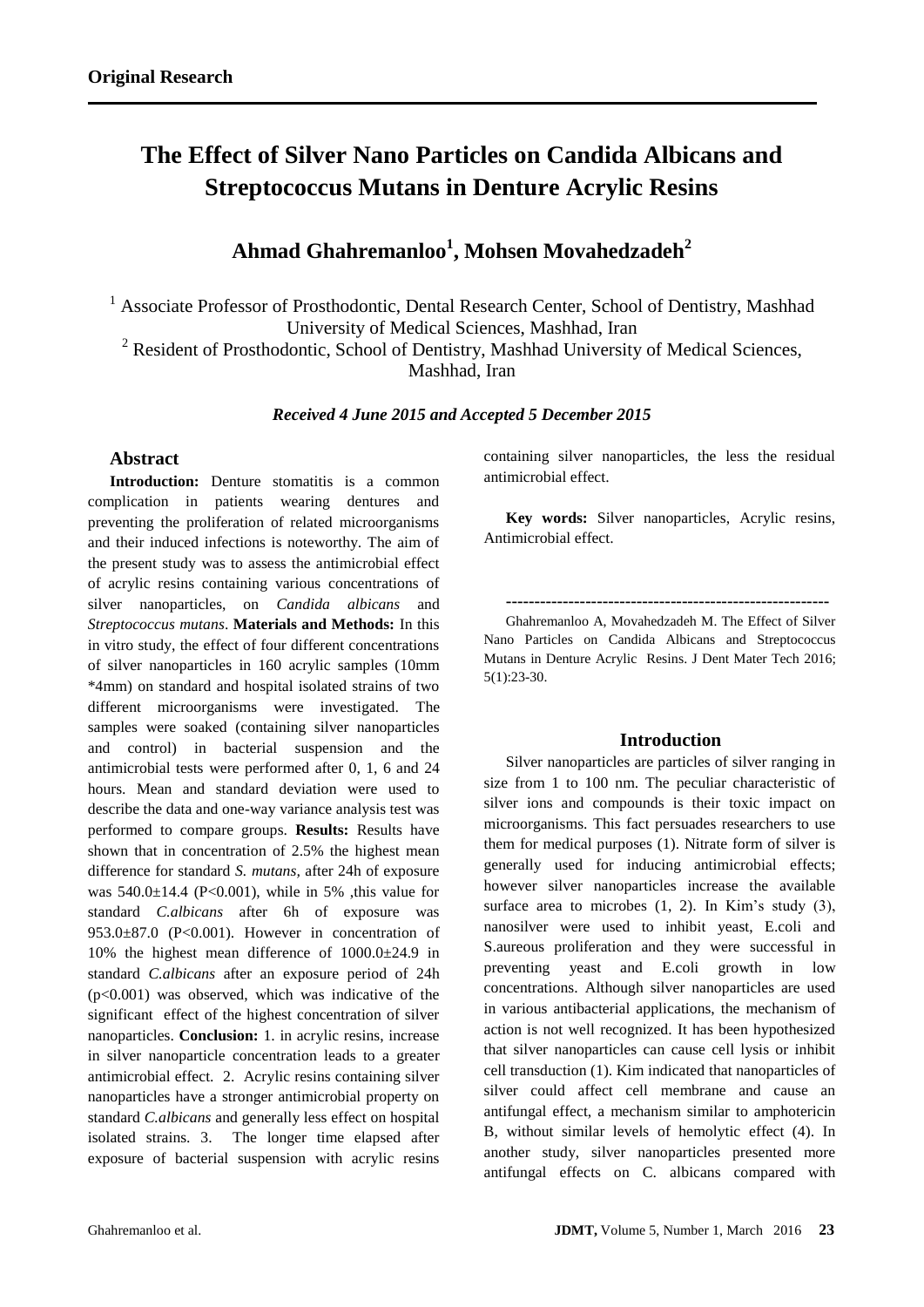Amphotericin B and fluconazole (5). Regardless of the details of silver nanoparticles used and the targeted microorganisms, it has been used in previous studies to control the colonization of certain microorganisms around medical or dental appliances such as denture bases, resin composites, etc. (1, 6, 7).

Polymethyl Methacrylate acrylic resin is a choice for applying Candida the antimicrobial purposes of silver nanoparticles. Growth of the microorganisms under acrylic denture bases, the main material to replace the lost tissue in treatment of edentulous patients, is common. Denture related oral ulcers like denture stomatitis can be the most prevalent lesion in these patients (73% of prosthodontic patients) in which Candida albicans is responsible for about 70% of cases, Common treatment plans for these infections such as Nystatin, fluconazole, and Amphotericin B therapy are short-term, so we tried to produce a denture with selfantimicrobial features (8).

In several studies such as Kassaee's experiment (9), different concentrations of Nano silver particles in acrylic resin have been examined. In this experiment, strong antibacterial effect of 0.5% silver nanoparticles on E.coli has been demonstrated. Furthermore, Casemiro (8), showed that addition of 5% and 2.5% silver nanoparticles to acrylic resin brings about a high antimicrobial effect on C.albicans. Another study illustrated that the addition of 10% β-AgVO3 (β- Silver Vanadium Oxide) to acrylic resin promotes antimicrobial activity against P. aeruginosa, S. aureus, C. albicans, and S. mutans (6). Torres et al. found that the antifungal effect of PMMA-silver nanoparticle disk is related to the reduction of C. albicans adherence with no effect on metabolism or proliferation of cells (10). Moreover, Zhe Li's study demonstrated an antifungal activity, resultant inhibitory effect on adhesion and biofilm formation on denture base resin containing nano-silver , especially at higher concentrations (11).

The aim of this study is to examine whether acrylic resins containing silver nanoparticles, release silver ions and generate long-term antimicrobial effect.

## **Materials and Methods**

Silver nanoparticle solution preparation: Colloidal silver nanoparticles (fig 1) were prepared via chemical process of reduction. 0.001 M of silver nitrate (Ghataran Shimi T. Co. Iran) was dissolved in water and heated up to 80 ºC. Next, 5 ml of 1% trisodium citrate was added to the solution drop by drop while it was being shaken severely. Warming process continued until the color of the solution changed to brown. Finally, the solution was cooled in room temperature, while being shaken.

The shape of nanoparticles shown under an electronic microscope was spherical (fig 2). A nanosizer

(nano- sz, Malvern Instruments Ltd, England) device was also used to measure the size. The average size of the particles was about 22 nm. In the end, a potential zeta device was utilized to specify the ionic charge of the silver nanoparticles, the result of which was a -2 surface charge.

Preparing acrylic samples without silver nanoparticles (control samples).

Cylindrical pieces with 10 mm diameter and 4 mm thickness were used to prepare the samples (fig 3).

Plaster and water were mixed using manufacturer instructions and poured in the inferior part of the flask leaving 10 mm free space. After plaster setting was completed, 10 mm of silicon (putty) was placed in it. Then, 10 metallic cylinders were submerged completely into the unset putty.

Next, the superior part of the flask was placed on the inferior part, plaster poured in it and pressed under a hydraulic pressure device. Metallic cylinders were extracted after three hours and the acrylic paste was prepared considering manufacturer liquid/powder ratio. While the mixture was going through its doughy phase, we placed it in the empty spaces. Finally, the flask was pressed under a hydraulic pressure device andthen placed into a hot water tub (72 degrees C) for six hours. After 24 hours, the flask was opened and samples were extracted from the plaster. After the finishing procedures were carried out using acrylic burs, they were placed in normal saline solution. (Fig. 4).



**Figure 1**. Colloidal silver nanoparticles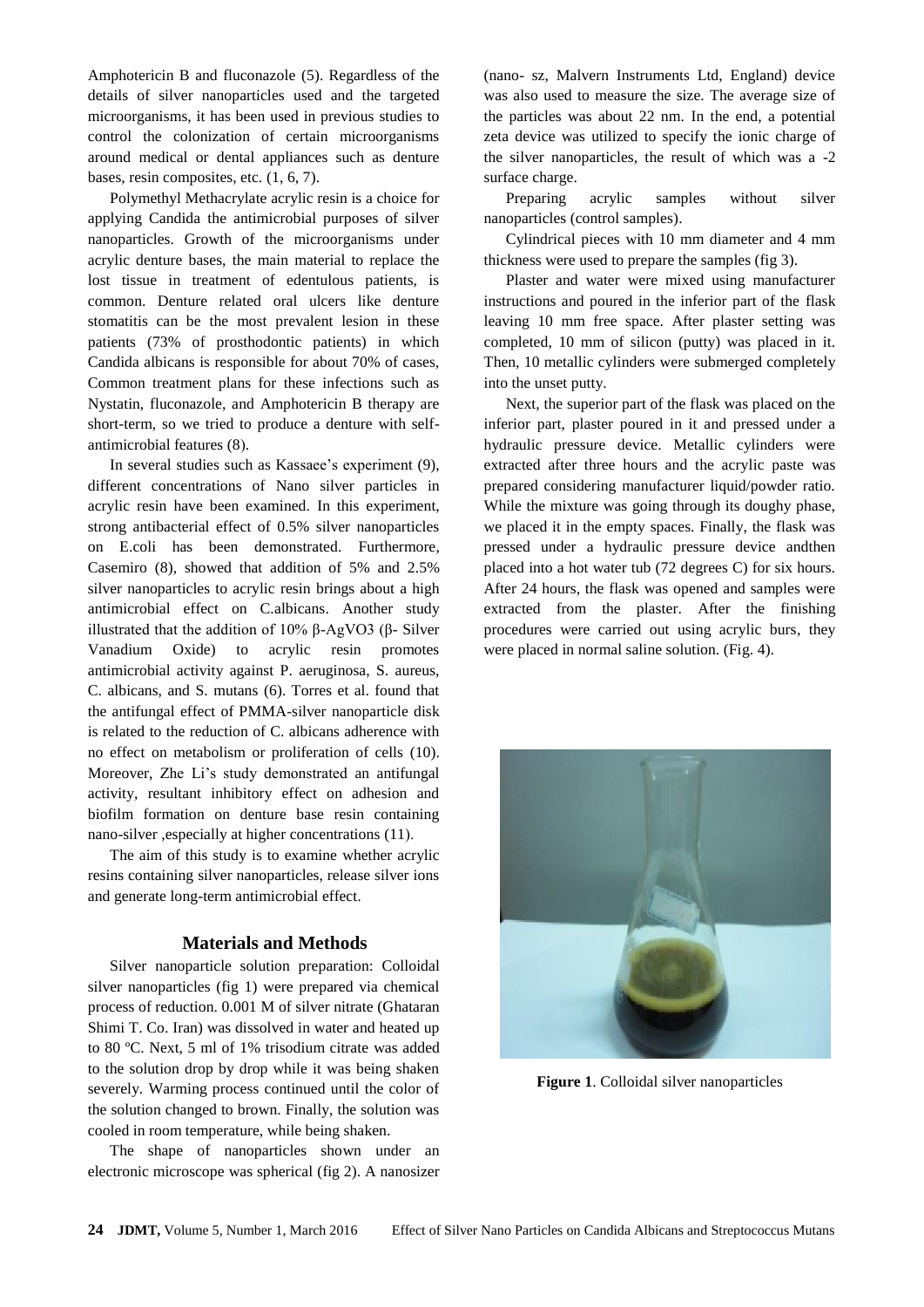

**Figure 2.** Electronic microscopic image of silver nanoparticles (×8000)



**Figure 3.** Cylindrical pieces



**Figure 4.** Acrylic samples (without nanosilver)

Preparing acrylic samples containing different concentrations of silver nanoparticles:

We poured about 25cc of colloid into a special bulb and set the device temperature at  $85^{\circ}$ C and speed at 200 rpm until colloids were concentrated to a volume of 2 cc. The weight of 1.5 cc silver nanoparticle colloid was 2 gr after concentration.

Then, the volume of silver nanoparticle colloids for sample preparation was evaluated considering weight percentage of silver nanoparticles in the acrylic samples.

Fifty samples were prepared without silver nanoparticles to estimate the weight of each sample. The average weight of each sample was 0.4gr.

The required weight of silver nanoparticle colloid for preparation of an acrylic sample containing 2.5% silver nanoparticles: Weight of each acrylic sample (0.4  $gr) \times 2.5\%$  (weight of silver nanoparticles  $(gr)$ )/ (weight of each acrylic sample  $(gr)$  = 0.01gr

The required weight of silver nanoparticle colloid for preparation of 40 acrylic samples containing 2.5% silver nanoparticles:  $0.01 \text{gr} \times 40 = 0.4 \text{ gr}$ 

The required volume of colloid for preparation of 40 acrylic samples containing 2.5% silver nanoparticles:

0.4 gr silver nanoparticles  $\times$  (1.5 cc of silver nanoparticle colloids)/ (2 gr of silver nanoparticle  $\text{colloids}$ ) = 0.3 $\text{cc}$ 

regarding the above-mentioned equations, the required volume of colloid for preparing 40 blocks of 0.01 gr acrylic samples in 2.5, 5 and 10 w/w  $%$  (mass fraction) is 0.3 cc, 0.6 cc and 1.2 cc, respectively.

We mixed 10 cc of acrylic liquid and 20 cc of acrylic powder. Then, the whole paste was cured and its weight was measured after it was cooled down. The resulting 6 gr was equivalent to 15 samples.

The required volume of powder for preparing 40 acrylic samples:

(Number of samples (15))/ (number of samples (40))  $=$  (required volume (10 cc))/ (required volume (x cc))  $x = 26.6$  cc

We had to mix .3 cc, 0.6 cc and 1.2 cc of silver nanoparticle colloids with 53.3 cc of acrylic powder and 26.6 cc of acrylic liquid to prepare 40 acrylic samples containing silver nanoparticles concentrated at 2.5, 5 and 10 w/w%, respectively.

The prepared mixture was mixed up properly until it became completely homogenous, then it was poured into a flask designed empty space and other procedures were followed just like samples without silver nanoparticles.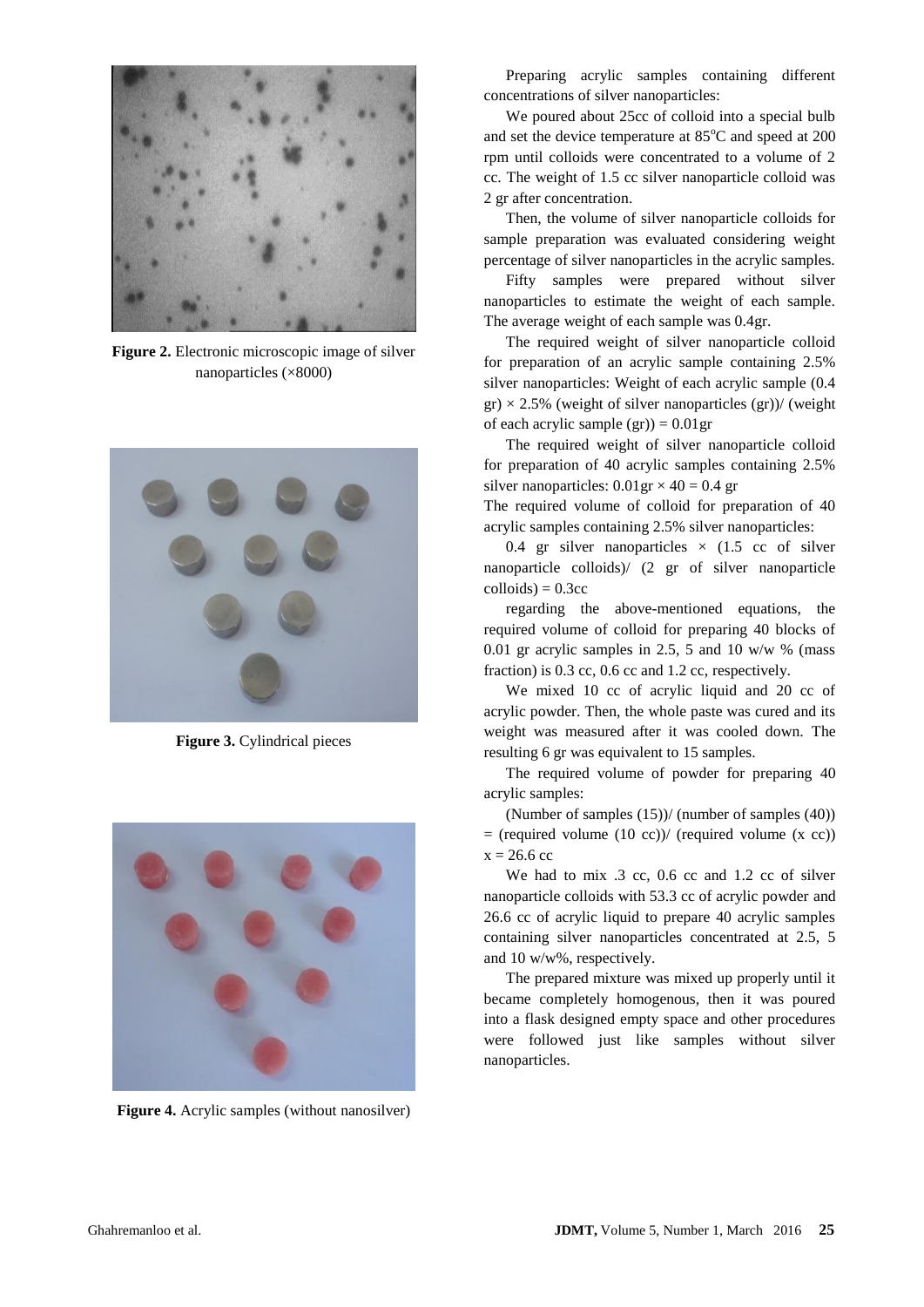Antimicrobial effects

Studied Microorganisms comprised:

- 1). Candida albicans ATCC 10231
- 2). Streptococcus mutans ATCC 35668
- 3). Streptococcus mutans hospital isolated
- 4). Candida albicans hospital isolated

Sample 1 and 2 were taken from Industrial and Scientific Research Organization of Iran and 3 and 4 were taken from a hospital (Ghaem Hospital, Mashhad, Iran).

Acrylic samples were prepared in four different concentrations:

1). Acrylic specimens without silver nanoparticles as control group (n=40)

2). 2.5% silver nanoparticles (n=40)

- 3). 5% silver nanoparticles (n=40)
- 4). 10% silver nanoparticles (n=40)

Each group samples were divided into 4 subgroups depending on the microorganisms.

Samples were kept in physiologic serum after preparation until they were placed in separate isolated laboratory tubes and were sterilized in 120 degrees centigrade for 15 minutes.

Brain Heart Broth culture environment was prepared and sterilized according to the manufacturer's instructions.

Blood Agar culture environment was prepared as usual. In this process, Muller Hinton Broth environment was prepared and after being sterilized in autoclave and cooling in room temperature to 10 percent of the volume, Blood sheep was added to the solution and the solution was poured in 8centimeter sterilized plates. Bacterial strains were solved in Brain Heart Broth and incubated for 24 hours. Then, linear culture was applied on the sterilized plates to grow the bacteria. After the growth of the bacteria, bacterial suspension was provided with concentration of 0.5 Mc Farland (equals 1.5×108cfu) in comparison with Mc Farland standard. In the next stage, this suspension was diluted to 1.5×105cfu.

To prepare 1.5×105 CFU bacterial suspension, 1 cc of suspension with 1.5×108 CFU was mixed with 9 cc of the culture environment and a suspension with 1.5×107 CFU was obtained. The same process was repeated twice unitl a suspension with the concentration of 1.5×105 was provided.

One milliliter of the suspension was poured in laboratory tubes with sampler, and an acrylic sample was placed in each tube. Then, 10 µl of every

suspension was isolated via sampler, which was cultured linearly, during the primary time of exposure to the bacteria.

In the next stage, laboratory tube was placed in the incubator shaker for 24 hours in 37 ºC. 10 µl of the suspension was taken after 1, 6, and 24 hours and cultured.Each plate was incubated for 24 hours post cultureand bacterial colonies were counted afterward.

#### **Statistical Analysis**

Mean and standard deviation were employed to describe the data. One-way ANOVA was used for comparing the amount of bacteria in silver nanoparticle.

## **Results**

Obtained results after analysis of the gathered data were shown in the tables 1,2 and 3.

Mean and standard deviation of the reduction of bacterial suspension in different concentrations of silver nanoparticles were shown in table 1. The results indicated a significant difference among all groups in 2.5% concentration after 0, 1, and 24 hours of exposure (P<0.001). The maximum effect occurred after 24hours against standard S. mutans .

Significant difference was observed among all groups of 5% concentration (P<0.001). The maximum effect on Standard Candida occurred at 6 hours after exposure Candida .

There was a significant difference among all groups in concentration of  $10\%$  (P<0.001). The maximum effect occurred on Standard Candida at 24 hours post exposure Candida. The anti-microbial property after 6h of exposure was approximately equal to 24h post exposure .

Analyses illustrated that the maximum effect occurred at 24 hours post exposure in concentration of 2.5% in standard S.mutans. However, in standard Candida, the maximum effect occurred at 24 hours post exposure in concentration of 10%. In hospital Candida and hospital S.mutans, there was a maximum effect at 24 hours post exposure in concentration of 10%.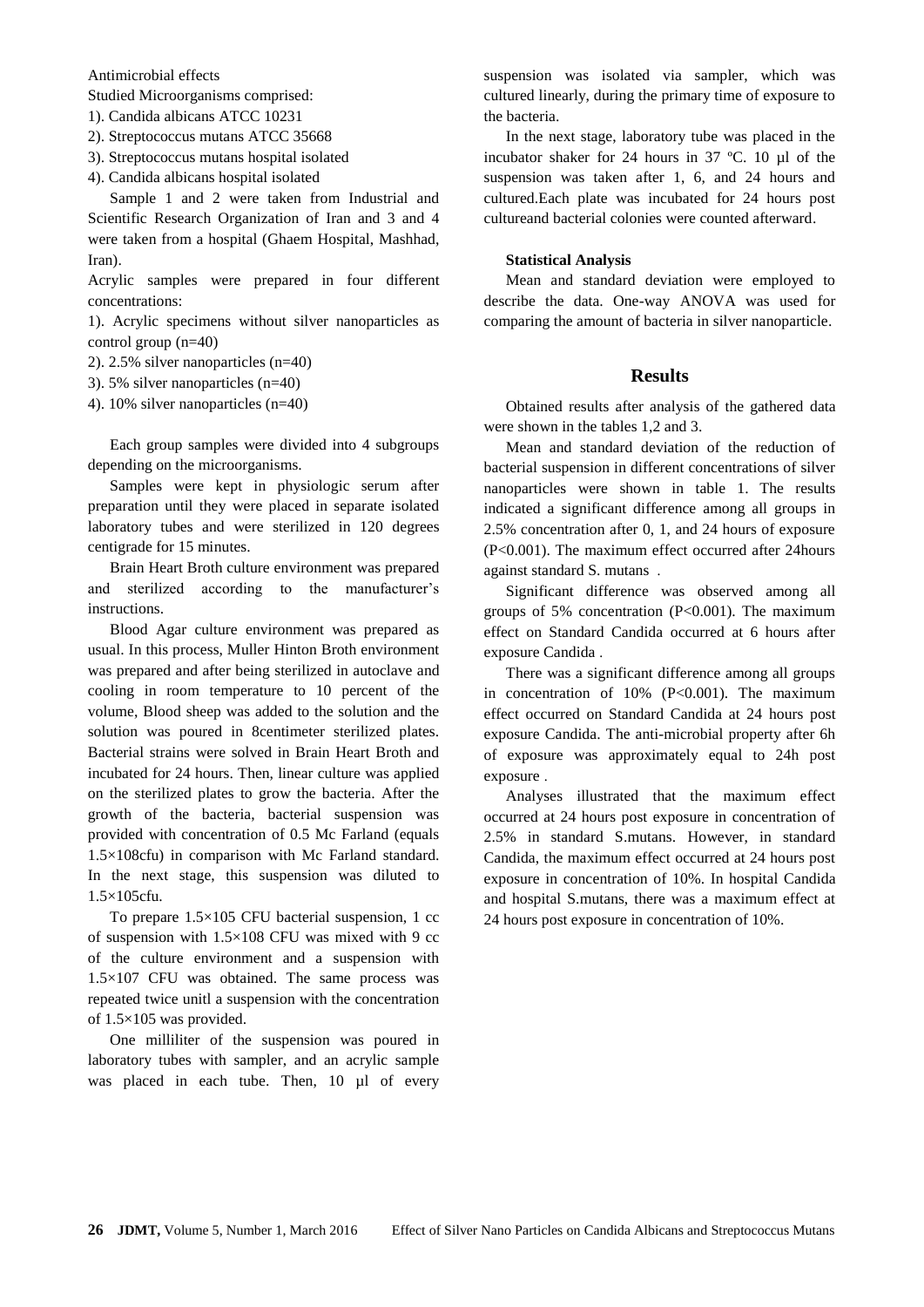**Table 1.** Mean and standard deviation of the reduction of bacterial suspension in different concentrations of silver nanoparticles considering type of bacteria, concentration, and exposure time

| <b>Silver</b>            |                  | $CO-TO$          | $C1-T1$          | C6-T6            | $C24-T24$         |
|--------------------------|------------------|------------------|------------------|------------------|-------------------|
| nanoparticles<br>density | <b>Bacteria</b>  | $SD \pm Mean$    | $SD \pm Mean$    | $SD \pm Mean$    | $SD \pm Mean$     |
| $2.5\%$                  | Standard mutans  | $212.0 \pm 48.9$ | $176.8 \pm 26.8$ | $150 \pm 31.2$   | $540.0 \pm 41.4$  |
|                          | Standard Candida | $29.0 \pm 24.5$  | $35.0 \pm 11.1$  | $432.0 \pm 45.3$ | $501.0 \pm 23.1$  |
|                          | Hospital Candida | $10.0 \pm 90.7$  | $150.0 \pm 47.5$ | $320.0 \pm 29.1$ | $400 \pm 35.7$    |
|                          | Hospital mutans  | $106.9 \pm 29.9$ | $212.6 \pm 23.2$ | $291.2 \pm 15.2$ | $350.0 \pm 17.1$  |
| 5%                       | Standard mutans  | $187.7 \pm 26.2$ | $241.5 \pm 26.3$ | $250.0 \pm 24.1$ | $310.0 \pm 15.6$  |
|                          | Standard Candida | $61.5 \pm 42.0$  | $59.5 \pm 8.5$   | $953.0 \pm 87.0$ | $860.0 \pm 34.3$  |
|                          | Hospital Candida | $132.8 \pm 38.7$ | $358.3 \pm 21.4$ | $320.0 \pm 19.7$ | $380.0 \pm 23.2$  |
|                          | Hospital mutans  | $84.4 \pm 58.7$  | $166.8 \pm 39.5$ | $222.5 \pm 26.8$ | $358.5 \pm 3.8$   |
| 10%                      | Standard mutans  | $247.2 \pm 33.4$ | $187.1 \pm 32.3$ | $360.0 \pm 5.2$  | $400.0 \pm 21.7$  |
|                          | Standard Candida | $72.9 \pm 60.6$  | $162.0 \pm 53.2$ | $963.0 \pm 52.0$ | $1000.0 \pm 24.9$ |
|                          | Hospital Candida | $279.5 \pm 6.2$  | $232.8 \pm 6.8$  | $360.0 \pm 12.5$ | $840.0 \pm 13.1$  |
|                          | Hospital mutans  | $190.2 \pm 25.7$ | $262.2 \pm 22.1$ | $360.0 \pm 21.6$ | $385.0 \pm 29.4$  |

 $C$  = average bacteria in 10 test tubes of the initial control sample (C0), an hour later (C1), six hours later (C6), and 24 hours later (C24)

 $T =$  average bacteria in 10 test tubes of silver nanoparticles in initial time (T0), an hour later (T1), six hours later (T6), and 24 hours later (T24)

| <b>Silver</b><br>nanopartilcles<br>density | <b>Bacteria</b>                                                            | CO-TO<br>SD±Mean        | C1-T1<br>$SD \pm Mean$   | C6-T6<br>$SD \pm Mean$    | $C24-T24$<br>$SD \pm Mean$ |
|--------------------------------------------|----------------------------------------------------------------------------|-------------------------|--------------------------|---------------------------|----------------------------|
| $2.5\%$                                    | Standard mutans<br>Standard Candida<br>Hospital Candida<br>Hospital mutans | $F = 38.2$<br>P < 0.001 | $F = 65.3$<br>$P = 0.55$ | $F = 0.7$<br>$P=0.55$     | $F = 18.3$<br>P < 0.001    |
| 5%                                         | Standard mutans<br>Standard Candida<br>Hospital Candida<br>Hospital mutans | $F = 14.2$<br>P < 0.001 | $F = 123.1$<br>P < 0001  | $F = 518.1$<br>P < 0.001  | $F = 27.8$<br>P < 0.001    |
| 10%                                        | Standard mutans<br>Standard Candida<br>Hospital Candida<br>Hospital mutans | $F = 60.0$<br>P < 0.001 | $F = 18.2$<br>P < 0.001  | $F = 1340.6$<br>P < 0.001 | $F = 1822.7$<br>P < 0.001  |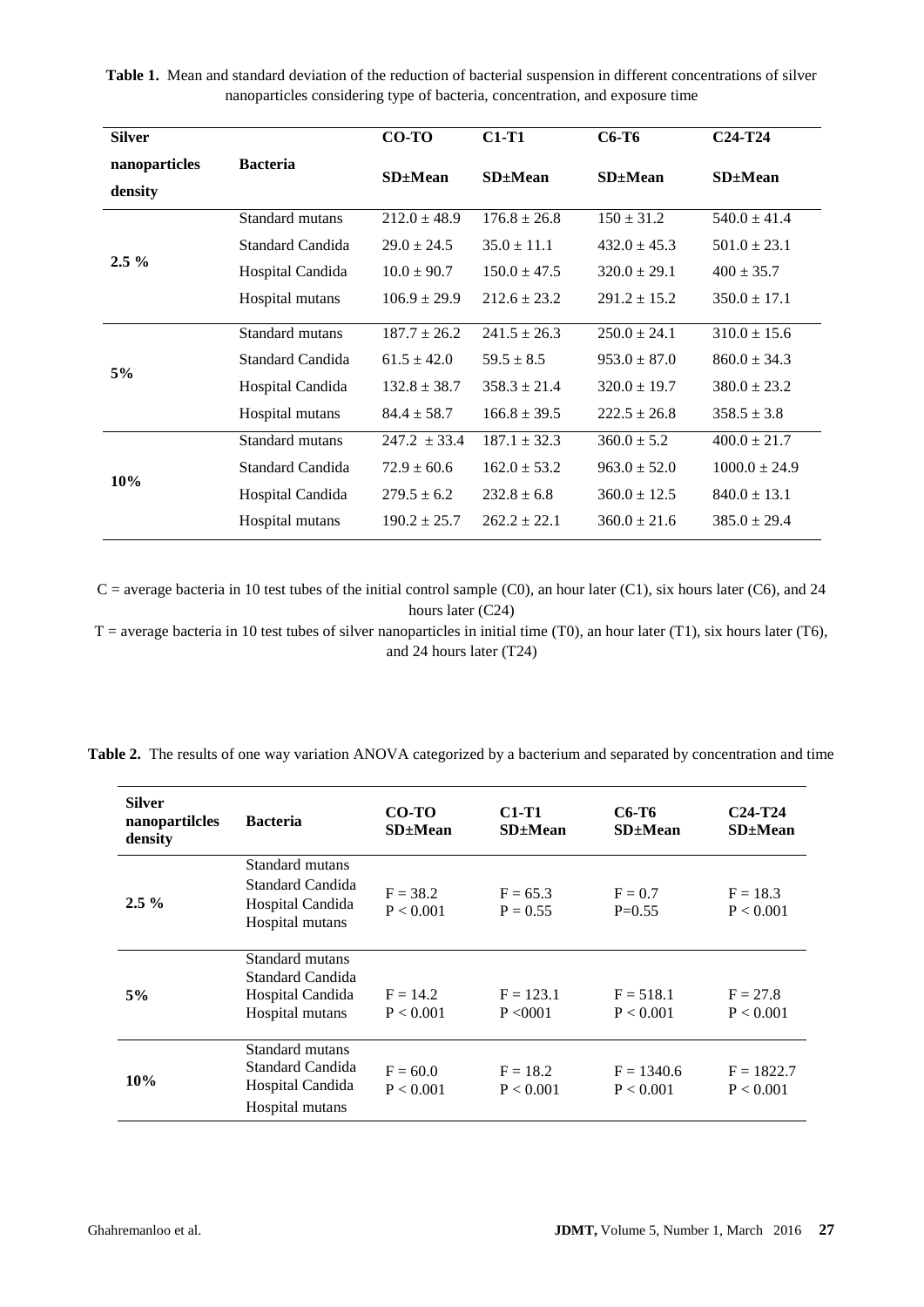**Table 3.** Results of one way variation analysis categorized by concentration and separated by bacterium and time

| <b>Bacteria</b>            | concentration     | CO-TO                    | $C1-T1$                  | C6-T6                    | $C24-T24$                |
|----------------------------|-------------------|--------------------------|--------------------------|--------------------------|--------------------------|
| <b>Standard</b><br>mutans  | 2.5%<br>5%<br>10% | $F = 5.55$<br>$P = 0.01$ | $F = 12.4$<br>P < 0.001  | $F = 14.2$<br>P < 0.001  | $F = 7.8$<br>$P = 0.007$ |
| <b>Standard</b><br>Candida | 2.5%<br>5%<br>10% | $F = 15.4$<br>P < 0.001  | $F = 30.4$<br>P < 0.001  | $F = 12.6$<br>P < 0.001  | $F = 25.7$<br>P < 0.001  |
| Hospital<br>Candida        | 2.5%<br>5%<br>10% | $F = 54.6$<br>P < 0.001  | $F = 140.4$<br>P < 0.001 | $F = 12.4$<br>P < 0.001  | $F = 25.7$<br>P < 0.001  |
| Hospital<br>mutans         | 2.5%<br>5%<br>10% | $F = 18.6$<br>P < 0.001  | F26.2<br>P < 0.001       | $F = 148.4$<br>P < 0.001 | $F = 689.4$<br>P < 0.001 |

#### **Discussion**

Complete or partial edentulous patients are the most frequent clients of dentistry. Infection of the mucosa under prosthesis is a common problem in these patients. Denture-related Stomatitis is the most frequent problem in patients with complete denture,(especially in maxilla) which is caused by an ill-fitting denture, trauma during mastication, poor oral hygiene and presence of opportunistic organisms such as Candida albicans in oral cavity (12). Old people, who suffer from special systemic diseases such as Parkinson and Alzheimer that decrease their ability to observe oral hygiene are common users of dentures.

Current local treatments of Candidiasis including Nystatin or Fluconazole therapy and in more serious situations, administring Amphotericin B, cause complications such as drug resistance which must be considered, as well. Considering all these issues, an antimicrobial substance added to the acrylic prosthesis might help reduce the above-mentioned problems. The best applicable substance in this area is "silver nanoparticle", with none of the complications of other drugs, but with properties such as increasing the physical strength of dentures bases as shown in Kassaee's article(9). Therefore, in this paper we mixed silver nanoparticles and acrylic material in denture prostheses to add an antimicrobial property to them. Gradual release of silver nanoparticles results in imposing the anti-microbial effect and decrease cavities and denture-related stomatitis.

The antimicrobial property of silver has been utilized both in researches and medical purposes such as irrigations. Dressing of wounds, surgical equipments

and bone prosthesis, either coated or mixed with silver particles, are common medicinal applications of this element. The nature of these particles is related to their size and crystal type. The increased surface area in nano-sized particles causes more effective contact with microorganisms with subsequent improved antimicrobial property (1). Silver nanoparticles attach to cell membrane or penetrate into bacteria and react with sulfur or phosphor containing molecules such as cell membrane proteins and DNA. Furthermore, these nanoparticles attack respiratory chain and cause death of bacteria. Release of Ag ions increases the antibacterial ability of silver nanoparticles (13, 14).

Our experiment was done on C.albicans,as the most prevalent strain in denture stomatitis, and on S. mutans, which is the leading etiological factor in dental carries and frequently found in oral cavity (12, 15). Samples were soaked in bacterial suspension. The similarity between this method and the process occurring in oral cavity is the greatest positive point achieved .

Our study indicated that "over time, the number of the four types of microorganisms studied decreased through the silver nanoparticles effect." This effect was time related and proportional to the concentration of silver nanoparticles. The maximum decrease in each group was as follows:

a) After 24 hours in 2.5% silver nanoparticles (Standard S.mutans)

b) After 24 hours in 10% silver nanoparticles (Hospitalized S.mutans)

c) After 6 hours in 5% silver nanoparticles and after 24hours in 10% silver nanoparticles (Standard C.albicans)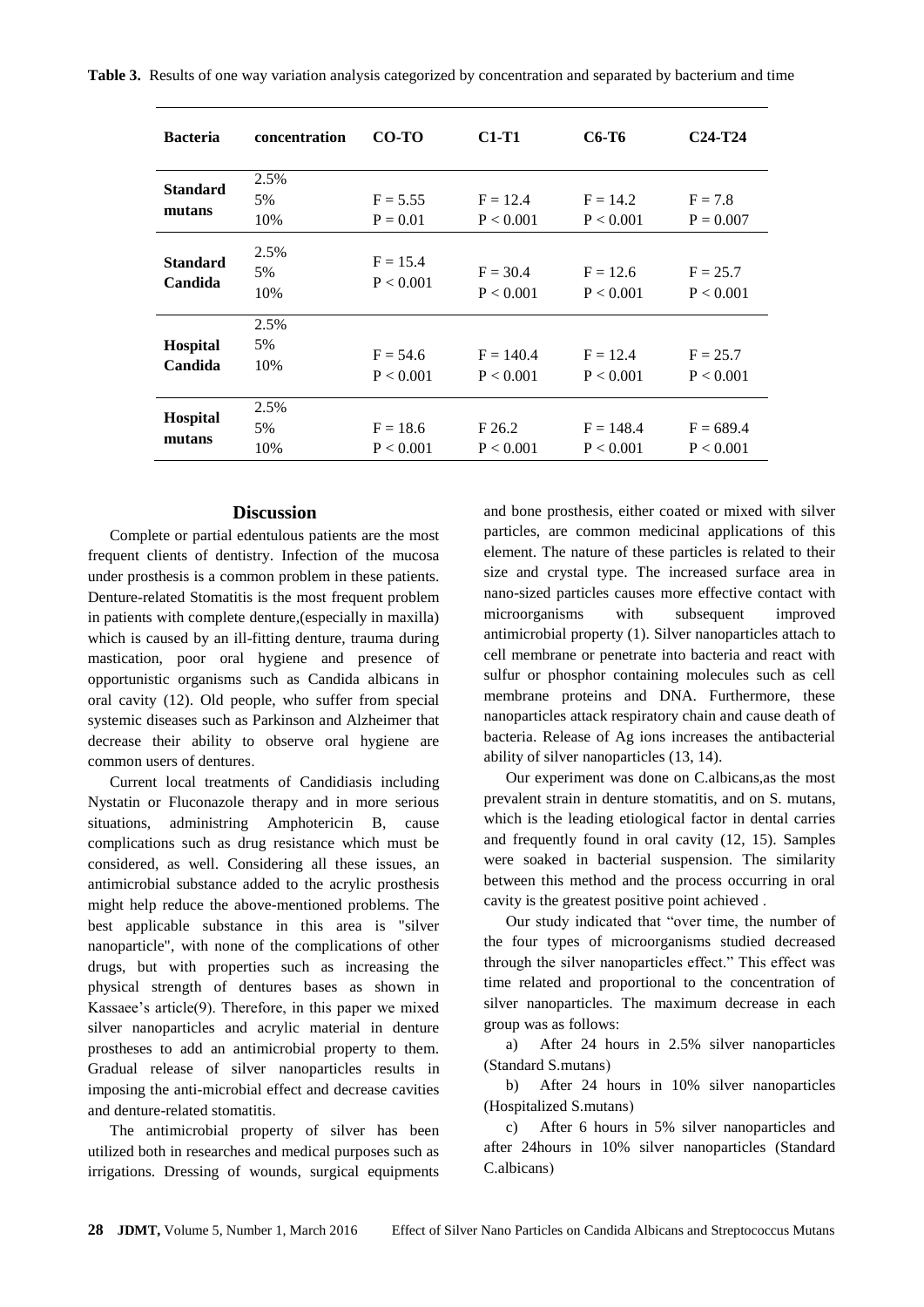d) After 24 hours in 10% silver nanoparticles (Hospitalized C.albicans)

These findings are similar to Sondi's results (16). In that study, antibacterial effect of silver nanoparticles was dependent on both the bacterial (E.coli) and solution concentrations. It is worth mentioning that, in our experiment the concentration of bacterial suspensions in different groups were similar to simplify comparison. However, the species studied are different.The same result were also found in Casemiro's study (8) which added 2.5% and 5% silver nanoparticles to IrgaguardB5000 and Qc20 lucit acryl, respectively. Their findings revealed a great antimicrobial effect on C.albicans. The other factor (particles' size) was evaluated in Espinosa's study and outcomes presented an increased antimicrobial effect by decreasing particles' size (2). As the sizes of silver nanoparticles were equal in our study this factor was not considered in the analyses.

Two important criteria of dentures are biocompatibility and esthetics. Silver does not have a considerable toxicity compared with other heavy metals (4, 5). However, it reduces translucency of polymethyl methacrylate which is proportional to the concentration of silver suspension (8). This fact was indicated in our study, as well. Hence, more studies are needed to omit this negative effect .

In our study, the antimicrobial agents in the superficial layers were released and produced a short time effects. Clearly, mixing nanoparticles in a suspension and exposing them to the bacteria makes more durable effects than solid acrylic samples. Literatures have shown that saturation of polymers with silver nanoparticles presented better antimicrobial effect than a superficial layer of silver on acrylic resin. The possible reason can be the inactivation of silver particles by anionic proteins.(17, 18). Therefore, in long-term, nanoparticles are needed to be released from deep layers, which is a complicated procedure. In our study, silver nanoparticles produced antimicrobial effects for 4 weeks; however, it does not necessarily prove long-term effects. Matsuura and colleagues (19) showed that tissue conditioners with silver-zeolite induce an antimicrobial effect against C.albicans for 4 weeks. Long term antimicrobial effect is needed due to the condition of oral cavity. Therefore, more experiments are needed to increment and improve antimicrobial properties of acrylic denture bases.

## **Conclusion**

1, In acrylic resins, an increase in concentration of silver nanoparticles result in greater antimicrobial effects. 2, Acrylic resins containing silver nanoparticles have stronger antimicrobial rather than antifungal properties

(such as their effect on C.albicans) and generally have less effect on hospital isolated strains.

The longer the acrylic resins containing silver nanoparticles is worn and in contact with bacterial suspension, the less the residual antimicrobial effect.

## **References**

- 1. Prabhu S, Poulose EK. Silver nanoparticles: mechanism of antimicrobial action, synthesis, medical applications, and toxicity effects. International Nano Letters. 2012; 2(1):1-10.
- 2. Espinosa-Cristobal L, Martinez-Castanon G, Martinez-Martinez R, Loyola-Rodriguez J, Patino-Marin N, Reyes-Macias J, et al. Antibacterial effect of silver nanoparticles against Streptococcus mutans. Materials Letters. 2009; 63(29):2603-6.
- 3. Kim JS, Kuk E, Yu KN, Kim J-H, Park SJ, Lee HJ, et al. Antimicrobial effects of silver nanoparticles. Nanomedicine: Nanotechnology, Biology and Medicine. 2007; 3(1):95-101.
- 4. Kim K-J, Sung WS, Suh BK, Moon S-K, Choi J-S, Kim JG, et al. Antifungal activity and mode of action of silver nano-particles on Candida albicans. Biometals. 2009; 22(2):235-42.
- 5. Nasrollahi A, Pourshamsian K, Mansourkiaee P. Antifungal activity of silver nanoparticles on some of fungi. International Journal of Nano Dimension. 2011; 1(3):233-9.
- 6. CASTRO DTd, Holtz RD, Alves OL, Watanabe E, VALENTE MLdC, SILVA CHLd. Development of a novel resin with antimicrobial properties for dental application. Journal of Applied Oral Science. 2014; 22(5):442-9.
- 7. Han Z, Zhu B, Chen R, Huang Z, Zhu C, Zhang X. Effect of silver-supported materials on the mechanical and antibacterial properties of reinforced acrylic resin composites. Materials & Design. 2015; 65(0):1245-52.
- 8. Casemiro LA, Martins CHG, Pires‐de‐Souza FdC, Panzeri H. Antimicrobial and mechanical properties of acrylic resins with incorporated silver–zinc zeolite–part I. Gerodontology. 2008; 25(3):187-94.